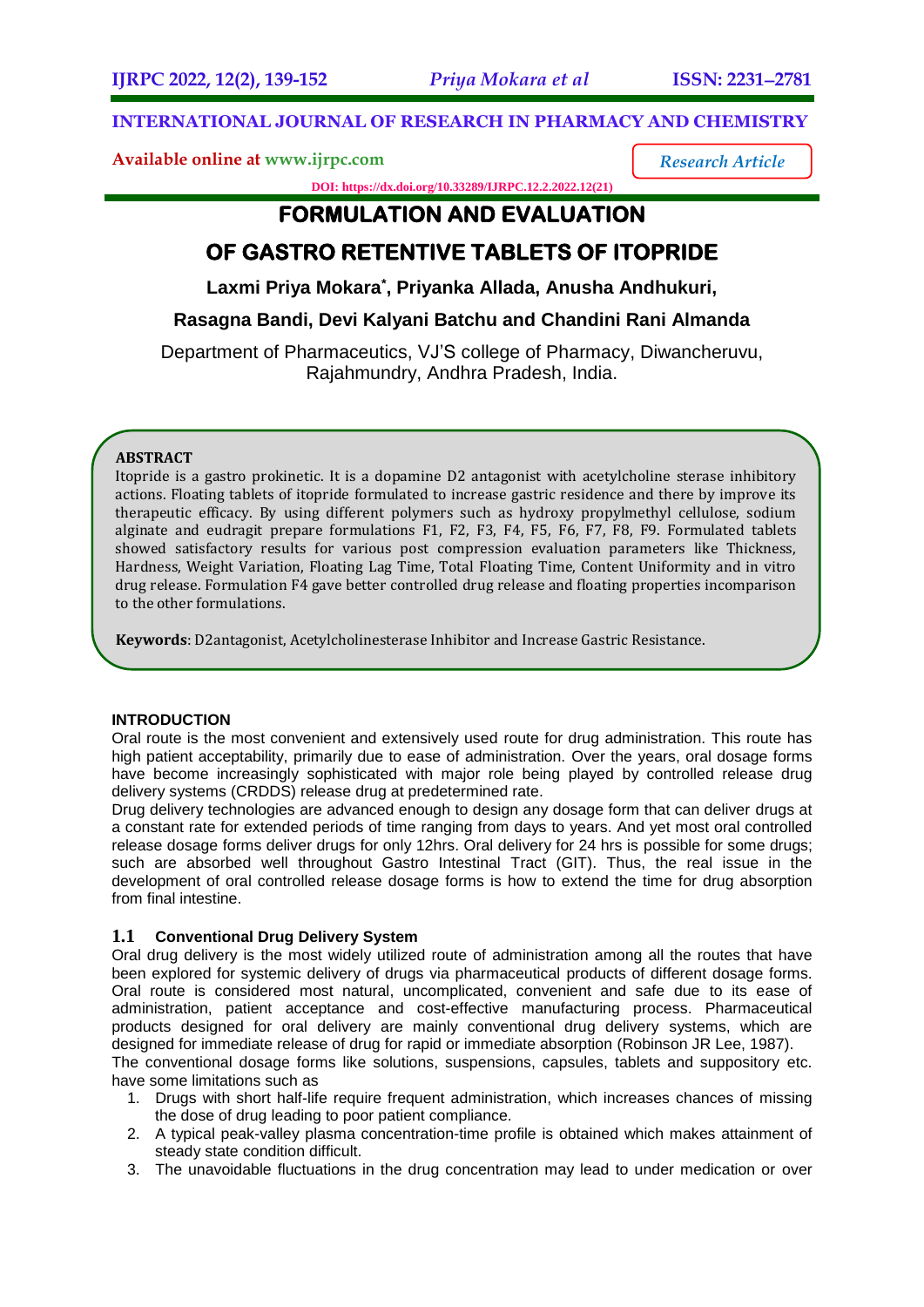medication as the steady state concentration values fall or rise beyond the therapeutic range.

- 4. Thefluctuatingdruglevelsmayleadtoprecipitationofadverseeffectsespeciallyofadrugwithsmall
	- therapeutic index, whenever overdosing occurs

# **1.1 Controlled Drug Delivery Systems**

Controlled drug delivery systems have been developed which are capable of controlling the rate of drug delivery, sustaining the duration of therapeutic activity or targeting the delivery of drug to a tissue controlled drug delivery or modified drug delivery systems are conveniently divided into different categories.

- 1. Delayed release
- 2. Sustained release

# **Oral Controlled Drug Delivery Systems**

Oralcontrolledreleasedrugdeliveryisasystemthatprovidescontinuousoraldeliveryof drugs at predictable and reproducible kinetics for a predetermined period throughout the course of GI transit and also the system that target the delivery of a drug to a specific region within the GI tract for either a local or systemic action (Vora et al.), 1996

### **Classification of Oral Controlled Release Systems**

The majority of oral controlled release systems rely on dissolution, diffusion, or a combination of both mechanisms, to generates low release of drug to gastro intestinal milieu

### **Diffusion controlled system**

The nature of the membrane determines the rate of drug release. The characteristics of reservoir diffusion systems are

- 1. Zero order drug release is possible.
- 2. The drug release rate is dependent on the type of polymer.
- 3. High molecular weight compounds are difficult to deliver through the device. Coating and micro encapsulation technique can be used to prepare sub devices.

#### **I. Matrix Devices**

It consists of drug dispersed homogeneously in a matrix. The characteristics of the matrix Diffusion system is

- 1. Zero order release cannot be obtained.
- 2. Easy to produce than reservoir devices.
- 3. High molecule weight compounds are delivered through the devices.

#### **A) Dissolution controlled system**

The common forms of dissolution controlled systems fall into two categories.

# **Matrix Dissolution Controlled System**

The common forms of dissolution controlled systems fall into two categories.

In this the drug is compressed along with the slowly dissolving carrier of some sort into a tablet form. Here the rate of drug availability is controlled by the rate of penetration of the dissolution fluid into the matrix. The techniques used in the preparation of these systems are Aqueous dispersions, congealing, spherical agglomeration etc. The materials used are hydrated methylcellulose, carnauba wax, carbopol, silicone, glyceryl tristearate, methyl acrylate- methyl methacrylate, polyvinyl chloride etc.

#### **Encapsulation Dissolution Control System**

These are prepared by giving coating to Particles, seeds or granules by using the technique such as microencapsulation. The materials used for coating are shellacs, glyceryl monostearate, ethyl cellulose, acrylic resins, cellulose acetate butyrate, di-polylactic acid, polyvinyl chloride, sodium carboxy methyl cellulose, etc.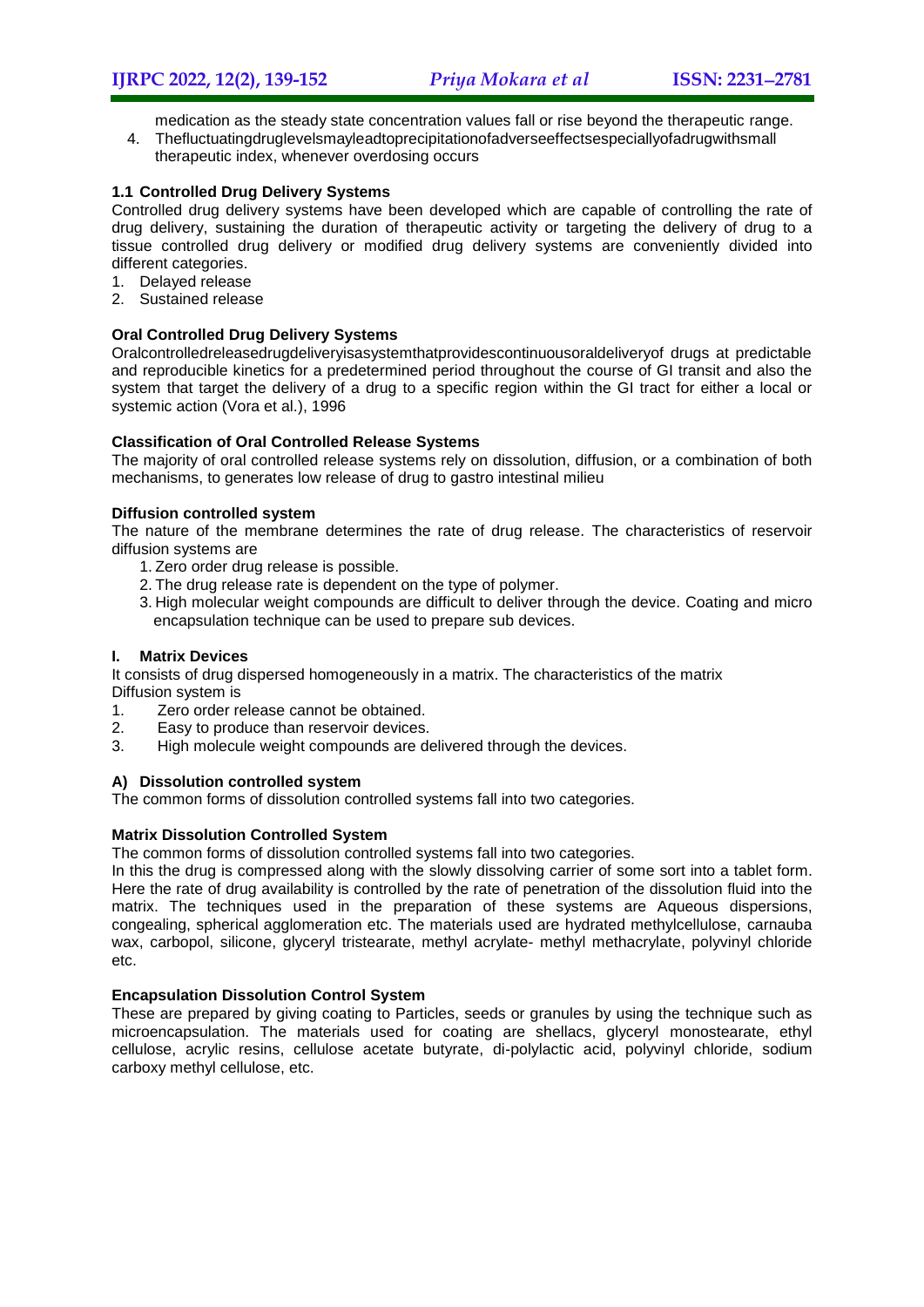#### **Diffusion and Dissolution Controlled System**

In a bio erodible matrix, the drug is homogenously dispersed in a matrix and it is released either by swelling controlled mechanism or by hydrolysis or by enzymatic attack.

The development process of oral controlled drug delivery system is precluded by several physiological difficulties, such as an ability to restrain and localize the drug delivery system with in desired region of the gastrointestinal tract and the highly variable nature of gastric emptying process. Therefore the scientific frame work required for the successful development of an oral drug delivery system consists of basic understanding of(i)physicochemical, pharmacokinetic and pharmacodynamic characteristics of the drug; (ii) the anatomic and physiologic characteristics of the gastrointestinal tract and(iii) physic chemical characteristics and the drug delivery mode of the dosage form to be designed (BankerandRhodes,2002) .

The main areas of potential challenge in the development of oral controlled drug delivery systems are

#### **1.2 Development of Drug Delivery System**

To develop a viable oral controlled release drug delivery system capable of delivering a drug at a therapeutically effective rate to a desirable site for required duration for optimal treatment is obtained by optimizing the following two parameters.

#### **Modulation of Gastrointestinal Transit Time**

To modulate the GI transit time so that the drug delivery system developed can be transported to a target site or to the vicinity of an absorption site and reside there for a prolonged period of time to maximize the delivery of a drug dose.

#### **Minimization of Hepatic First Pass Elimination**

If the drug to be delivered is subjected to extensive hepatic first-pass elimination, preventive measures should be devised to either by pass or minimize the extent of hepatic metabolic effect (Streubelet al.,) 2003

## **Gastro retentive Drug Delivery Systems**

The development of oral CRDDS has been hindered by the inability to localize the system in the selected regions of the GIT. There has been considerable research over the last decade on the possibility of controlled and site specific delivery to the GIT by controlling the gastrointestinal transit of orally administered dosage forms using Gastro Retentive Drug Delivery Systems (GRDDS). Such GRDDS possess the ability of retaining the drug in GIT particularly in the stomach for long periods (S. S.Davis 2005).The idea of gastro retention stems from the need to localize drugs at specific region of GIT such as stomach in the body. Often the extent of drug absorption is limited by the residence time of the drug at absorption site. The transit time in GIT i.e., from the mouth to anus, varies from one person to another. It also depends upon the physical properties of the object in gested and the physiological conditions of the alimentary canal. In addition, the relatively brief G.I. transittime(8-12hr) for most of the drugs impedes the formulation of once daily dosage form. Many drugs show poor bioavailability (BA) in the presence of intestinal metabolic enzymes like cytochrome P450(CYP3A), abundantly present in the intestinal epithelium. Their activity decreases longitudinally along the small intestine, with levels risings lightly from the duodenum to the jejunum and declining in the ileum and colon. This nonuniform distribution of CYP3A causes regional variability in the absorption of drugs that are the substrates of those enzymes S. S.Davis 2005.

The therapeutic window of many drugs is limited by their short circulating half-life and absorption via a defined segment of the intestine. Such pharmacokinetic limitations lead in many cases to frequent dosing of these medications to achieve the required therapeutic effect. This results in "pill burden" and consequently decreased patient compliance. The phenomenon of absorption via a limited part of the GI tract has been termed the "narrow absorption window" once the dosage form passes the absorption window, the drug will be neither bioavailable nor effective. In extreme cases, drugs that are insufficiently absorbed due to narrow absorption cannot be delivered entirely, and are either given by a parental route or the development of Novel Techniques or by GRDDS.

A rational approach to enhance bioavailability and improve pharmacokinetic and pharmacodynamic profiles is to retain the drug reservoir above its absorption area, i.e., in the stomach and to release the drug in a controlled manner, so as to achieve a zero order kinetics (i.e., "oral infusion") for a prolonged period of time. The need for gastro retentive dosage forms (GRDFs) has led to extensive efforts in both academia and industry towards the development of such drug delivery systems (S. S.Davis 2005). GRDFs extend significantly the period of time over which the drugs may be released.

Various approaches have been pursued to increase the retention of an oral dosage form in the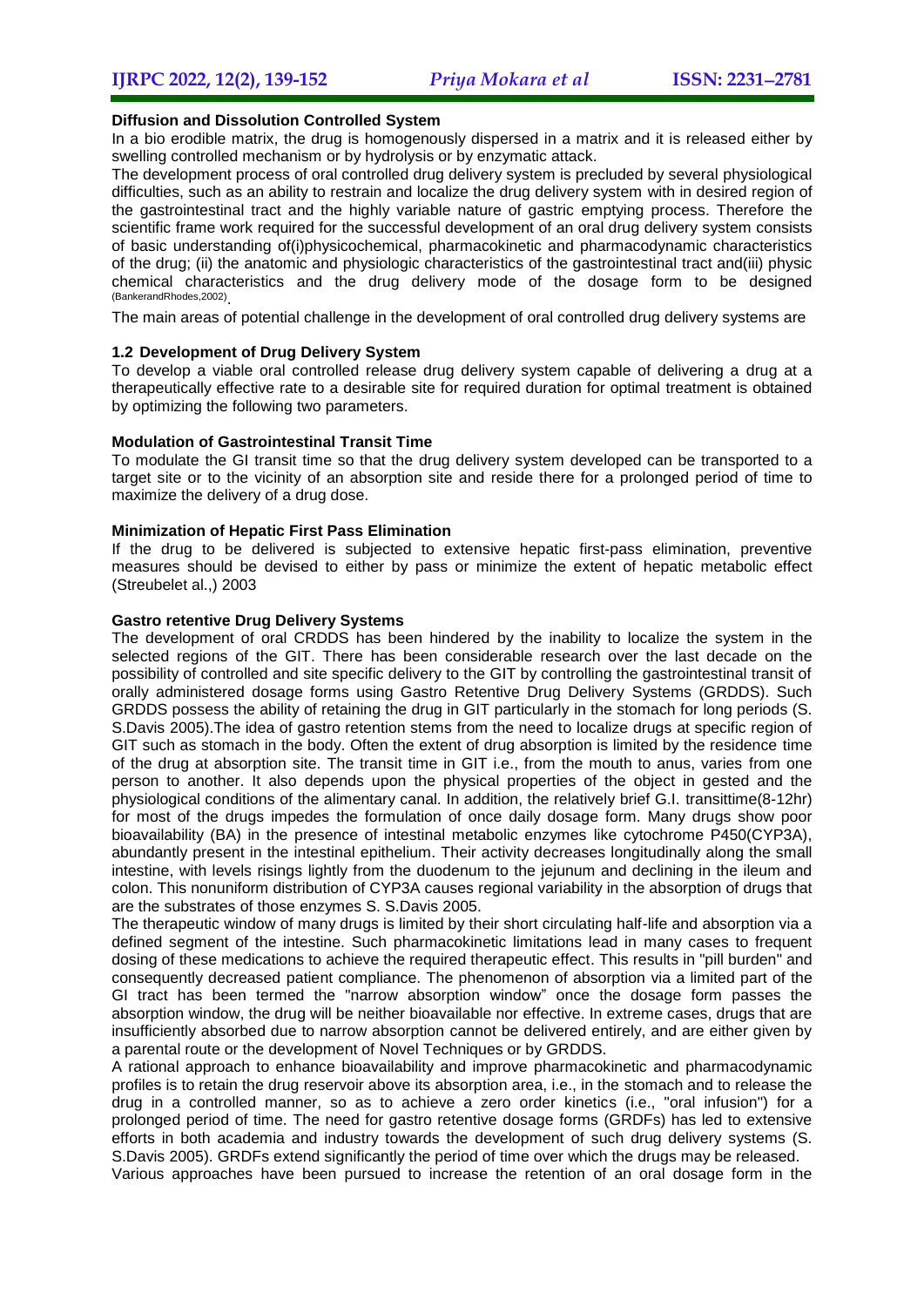stomach 3,4. These systems include: Floating systems, bio adhesive systems, swelling and expanding systems, high density systems. Floating Drug Delivery System (FDDS) has a bulk density lowerthangastricfluidsandthusremainbuoyantinthestomachforaprolongedperiodof time, without affecting the gastric emptying rate <sup>5-7</sup>. . While the system is floating on the gastric contents, the drug is released slowly at a desired rate from the system. After the release of the drug, the residual system is emptied from the stomach. This, results in an increase in the GRT and a better control of the fluctuations in the plasma drug concentration $8-10$ .

# **Formulation considerations for GRDDS**

- 1. It must show effective retention in the stomach to suit for the clinical demand.
- 2. It must be convenient for intake to facilitate the patient compliance.
- 3. It must have sufficient drug loading capacity,
- 4. It must control the drug release profile,
- 5. It must have full degradation and evacuation of the system once the drug release is completed.
- 6. It should not have effect on gastric motility including emptying pattern.
- 7. It should not have other local adverse effects

### **1.5.5.1. Floating DDS (FDDS)**

Floating systems, first described by Davies in 1968, have a bulk density lower than the gastric content. They remain buoyant in the stomach for a prolonged period of time, with the potential for continuous release of drug. Eventually, the residual system is emptied from the stomach. Gastric emptying is much more rapid in the fasting state and floating systems rely heavily on the presence of food to retard emptying and provide sufficient liquid for effective buoyancy. In 1985, Mojaverian et al. reported that the amount, nature and caloric content of the food and the frequency of feeding profoundly affect gastric retention (P Mojaverian et al) 1988.

Floating drug delivery systems (FDDS) have a bulk density less than gastric fluids and so remain buoyant in the stomach without affecting the gastric emptying rate for a prolonged period of time. While the system is floating on the gastric contents, the drug is released slowly at the desired rate from the system. After release of drug, the residual system is emptied from the stomach. This results in an increased GRT and a better control of the fluctuations in plasma drug concentration. However, besides a minimal gastric content needed to allow the proper achievement of the buoyancy retention principle, a minimal level of floating force (F) is also required to keep the dosage form reliably buoyant on the surface of the meal. To measure the floating force kinetics, a novel apparatus for determination of resultant weight (RW) has been reported in the literature.

#### **1.5.5.1.1. Classification of FDDS**

Based on the mechanism of buoyancy, floating systems can be classified into two distinctcategories

- A. Non-effervescentsystems.<sup>11-14</sup>.
- **B.** Effervescent systems.

The gelatinous polymer barrier formation results from hydrophilic polymer swelling. Drug isreleasedby diffusion and erosion of the gel barrier.

The HBS must comply with three manor criteria L.J. Caldwell etal 1988

- 1. It must have sufficient structure to form a cohesive gel barrier
- 2. It must maintain an overall specific gravity lower than that of gastric contents i.e.,1.004-1.01 g/ml
- 3. It should dissolve slowly enough to serve as a reservoir for the delivery system

A bilayer tablet can also be prepared to contain one immediate-release and other sustained-release layer. Immediate-release layer delivers the initial dose where as SR layer absorbs gastric fluid and forms a colloidal gel barrier on its surface Sheth et al 1978.

Bilayer formulations in which one layer conferred the buoyancy and the other controlled the drug release. Oth et al. produced a bilayer formulation of misoprostol against gastric ulcers (Oth.M1992).Both layers contained swellable polymers and only one contained drug(Fig.4) so that buoyancy and drug release could be optimized independently. They observed a mean gastric residence time >3 hrs after a single meal (breakfast) and >10 hrs after a succession of meals. Mitrapatenteda multilayered floating laminate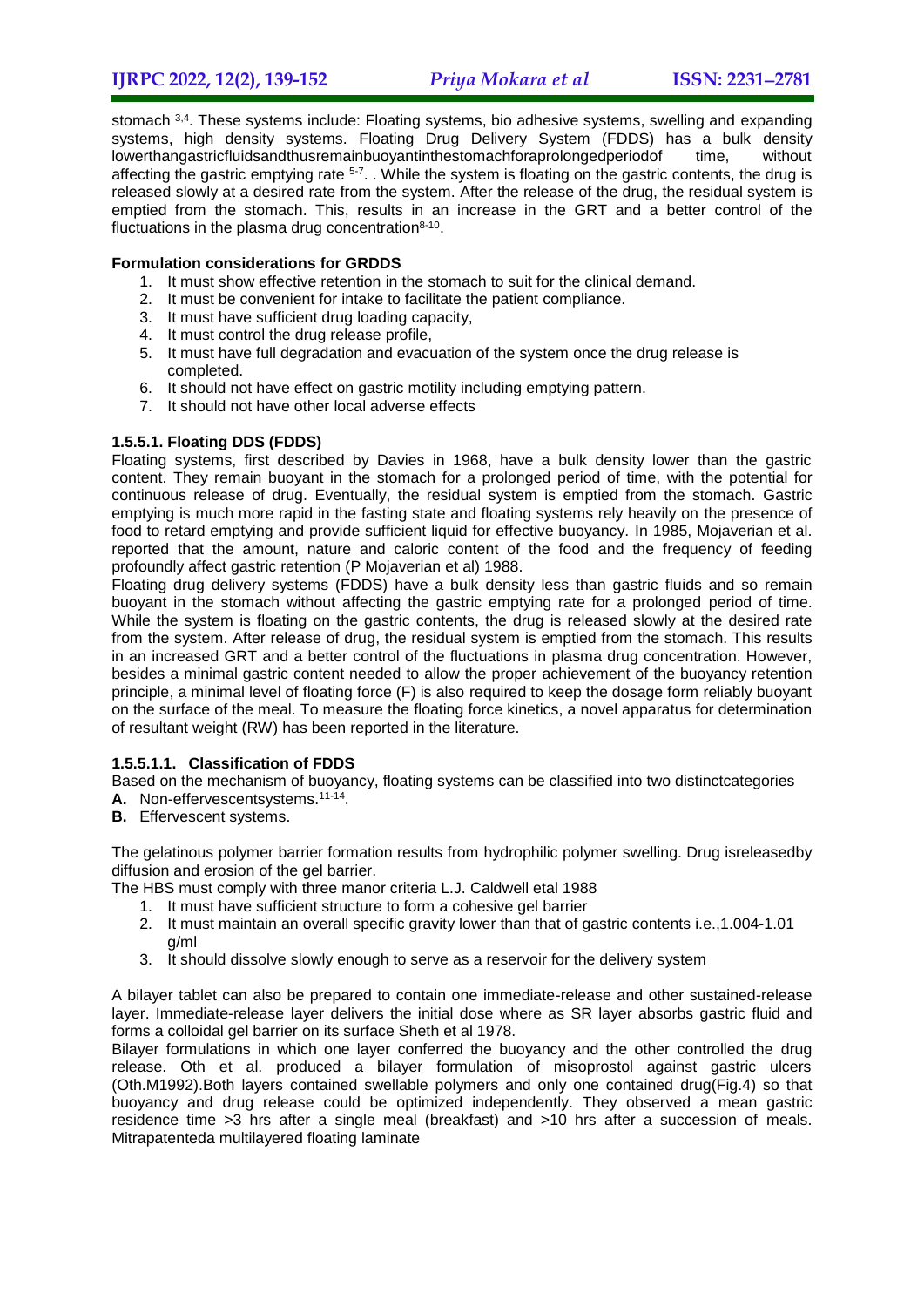#### **1. Intragastric floating drug delivery device**

The device comprised of a drug reservoir encapsulated in a microporous compartment having pores along its top and bottom surfaces. The peripheral walls of the drug reservoir compartment were completely sealed to prevent any physical contact of the undissolved drug with the stomach walls. The floatation chamber caused the system to float in the gastric fluid <sup>Yuasa.Hetal1996</sup>, developed intragastric floating SR granules of diclofenac sodium using polymer solutionof hydroxypropyl cellulose L grade (HPC-L) and ethylcellulose, and calcium silicate as a floating carrier, which has a characteristically porous structure with numerous pores and a large individual pore volume. The coated granules acquired floating ability from the air trapped in the pores of calcium silicate when they were coated with a polymer(Singh. Brahma N., KwonH.Kim 2000).



#### **2.Floating tablets**

Single-unit floating tablets prepared based on polypropylene foam powder and matrix-forming polymer. Incorporation of highly porous foam powder in matrix tablets provided density much lower than the density of the release medium. A 17% wt/wt foam powder (based on mass of tablet) was achieved *in vitro* for at least 8 hours. It was concluded that varying the ratios of matrix-forming polymers and the foam powder could alter the drug release patterns effectively (Shweta Aroraet al 2005 & Streubel A et al 2003)

#### **3.Floating Microspheres**

Conventionally, the drug-loaded microspheres have been developed by emulsification and solventevaporation method. Example was preparation of hollow microspheres (micro balloons), loaded with ibuprofen in their outer polymer shell. The ethanol-dichloromethane solution of the drug and an enteric acrylic polymer was poured into an agitated aqueous solution of PVA that was thermally controlled at 40°C. The gas phase generated in dispersed polymer droplet by evaporation of dichloromethane formed an internal cavity in microspheres of polymer with drug. The micro balloons floated continuously over the surface of acidic dissolution media containing surfactant for greater than 12hr *invitro*. The drug release was higher in pH7.2 than in pH 6.8.



**Fig. 2: Floating Microsphere**

#### **B.** E**ffervescent systems or Gas generating systems**

A DDS can be made to float in the stomach by incorporating a floating chamber with may be filled with vacuum, air or inert gas. The gas in the floating chamber can be introduced either by the effervescent reaction between organic acids and bicarbonate salts or by the volatilization of an organic solvent.

#### **1. Effervescent reaction Tablets**

Floatability can also be achieved by generation of gas bubbles. CO2 can be generated in situ by incorporation of carbonates or bicarbonates, which react with acid—either the natural gastric acid or co-formulated as citric or tartaric acid. The optimal stoichiometric ratio of citric acid and sodium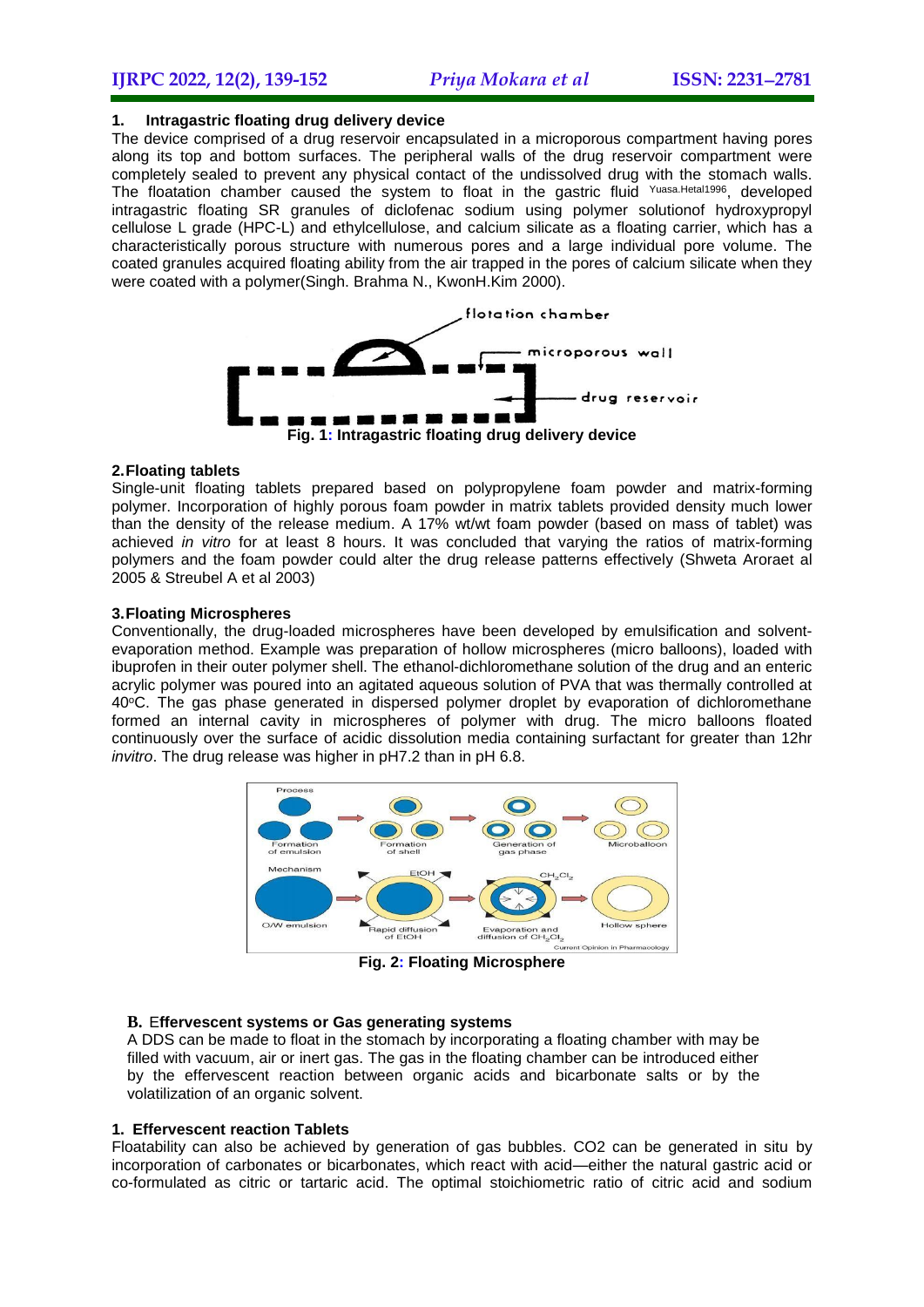# **IJRPC 2022, 12(2), 139-152** *Priya Mokara et al* **ISSN: 22312781**

bicarbonate for gas generation is reported to be 0.76:1 (Bardonn. P.L et al2006 &,Garg. S., S. Sharma 2003). The generated CO2 which gets entrapped in the gellified hydrocolloid layer of the system, thus decreasing its specific gravity and making it float over chime. These tablets may be either single layered (Hashim, H., Liwan, A 1987), wherein the CO2 generating components are intimately mixed with in the tablet matrix, or bilayered.



**Fig. 3: Formation of CO2 in gas generating systems**

# **2. Volatile liquid containing systems**

The GRT of a DDS can be sustained by incorporating an inflatable chamber, which contains a liquid i.e., ether, cyclopentane, that as gasifies at body temperature to cause the inflation of the chamber in the stomach.

Two patents on FDDS issued to the Alza Corporation disclosed drug delivery devices for the controlled and continuous administration of medicinal agents.

These *Gastro-inflatable drug delivery devices* are osmotically controlled floating systems containing a hollow deformable unit that can convert from a collapsed to an expanded position, and returns to the collapsed position after an extended period. The deformable system consists of two chambers separated by an impermeable, pressure-responsive, movable bladder. The first chamber contains the drug and the second chamber contains the volatile liquid.

The device inflates, and the drug is continuously released from the reservoir into the gastric fluid. The device may also consist of a bioerodible plug made up of PVA, polyethylene etc. that gradually dissolves causing the inflatable chamber to release gas and collapse after a predetermined time to permit the spontaneous ejection of the inflatable system from the stomach. **Intragastric osmotically controlled** *DDS* consists of an osmotic pressure-controlled drug delivery device and an inflatable floating support in a bioerodible capsule, when the device reaches the stomach, bioerodible capsule quickly disintegrates to release the DDS. The floating support is made up of a deformable hollow polymeric bag containing a liquid that gasifies at a body temperature to inflate the bag. The osmoticpressure controlled drug delivery device consists of two compartments

- A drug reservoir compartment
- An osmotically active compartment

The drug reservoir compartment is enclosed by a pressure-responsive collapsible bag, which is impermeable to vapors and liquids and has a drug delivery orifice. The osmotically active compartment contains an osmotically active salt and is enclosed within a semi permeable housing.

In stomach, the water in the gastric fluid is continuously absorbed through the semi-permeable membrane into the osmotically active compartment to dissolve osmotically active salt. The osmotic pressure is thus created, which acts as a collapsible bag, and in turn forces the drug reservoir compartment to reduce its volume and activate the release of the drug solution formulation through the delivery orifice. The floating support is also made to contain a bioerodible plug that erodes after a predetermined time to deflate the support. The deflated DDS is then excreted from the stomach (Michaels).

#### **C. Raft- forming systems**

Here, a gel-forming solution (e.g. sodium alginate solution containing carbonates or bicarbonates) swells and forms a viscous cohesive gel containing entrapped CO2 bubbles (Fig. 4) on contact with gastric fluid. Formulations also typically contain antacids such as Aluminum hydroxide or Calcium carbonate to reduce gastric acidity. Because raft-forming systems produce a layer on the top of gastric fluids, they are often used for gastro-esophageal reflux treatment (Washington. N1987,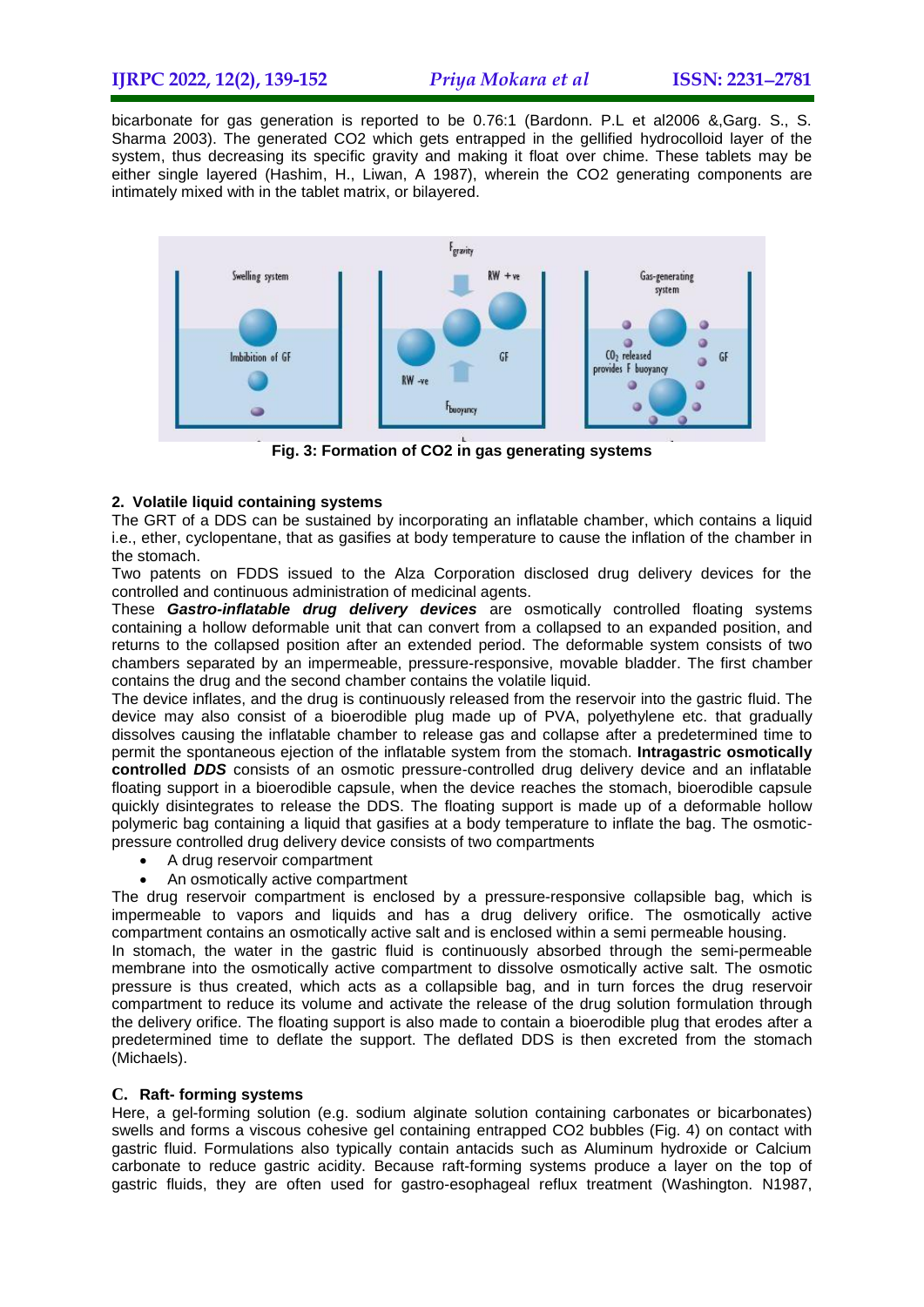Foldager. Jetal 1991, Fabregas.J. Let al 1994.



# **barrier formed by a raft-forming system**

#### **D.Low-density systems**

Gas-generating systems inevitably have a lag time before floating on the stomach contents, during which the dosage form may undergo premature evacuation through the pyloric sphincter. Low-density systems (<1 g/cm3) with immediate buoyancy have therefore been developed. They are made of low-density materials, entrapping oil or air. Most are multiple unit systems, and are also called ''micro balloons'' because of the low-density core

#### **METHODOLOGY**

#### **Table 1: LIST OF MATERIALS AND SUPPLIERS**

| S.NO           | <b>INGREDIENTS</b> | <b>SUPPLIERS</b>                            |
|----------------|--------------------|---------------------------------------------|
|                | Itopride           | SuppliedByPharmaTrain                       |
| $\mathfrak{p}$ | HPMC K100M         | <b>SD FineChemicals, Mumbai</b>             |
| 3              | Eudragit RS100     | <b>SD FineChemicals, Mumbai</b>             |
| 4              | Sodium alginate    | <b>SD FineChemicals, Mumbai</b>             |
| 5              |                    | Sodium Bicarbonate SD FineChemicals, Mumbai |
| 6              | Citric Acid        | SD FineChemicals, Mumbai                    |
| 7              | <b>MCC</b>         | SD FineChemicals, Mumbai                    |
| 8              | Aerosil            | SD FineChemicals, Mumbai                    |
| я              |                    | Magnesium Stearate SD FineChemicals, Mumbai |

#### **Table 2: Formulation Table**

| <b>Ingredients</b> | F1  | F2  | F3  | F4  | F5  | F6  | F7  | F8  | F9  |
|--------------------|-----|-----|-----|-----|-----|-----|-----|-----|-----|
| Itopride           | 100 | 100 | 100 | 100 | 100 | 100 | 100 | 100 | 100 |
| HPMC K100M         | 50  | 100 | 150 |     |     |     |     |     |     |
| EudragitRS100      |     |     |     | 50  | 100 | 150 | ٠   |     |     |
| Sodiumalginate     |     |     |     |     |     |     | 50  | 100 | 150 |
| Sodium             |     |     |     |     |     |     |     |     |     |
| bicarbonate        | 60  | 60  | 60  | 60  | 60  | 60  | 60  | 60  | 60  |
| Citricacid         | 30  | 30  | 30  | 30  | 30  | 30  | 30  | 30  | 30  |
| <b>MCC</b>         | 140 | 90  | 40  | 140 | 90  | 40  | 140 | 90  | 40  |
| Aerosil            | 10  | 10  | 10  | 10  | 10  | 10  | 10  | 10  | 10  |
| Mg.Stearate        | 10  | 10  | 10  | 10  | 10  | 10  | 10  | 10  | 10  |
| <b>Totalweight</b> | 400 | 400 | 400 | 400 | 400 | 400 | 400 | 400 | 400 |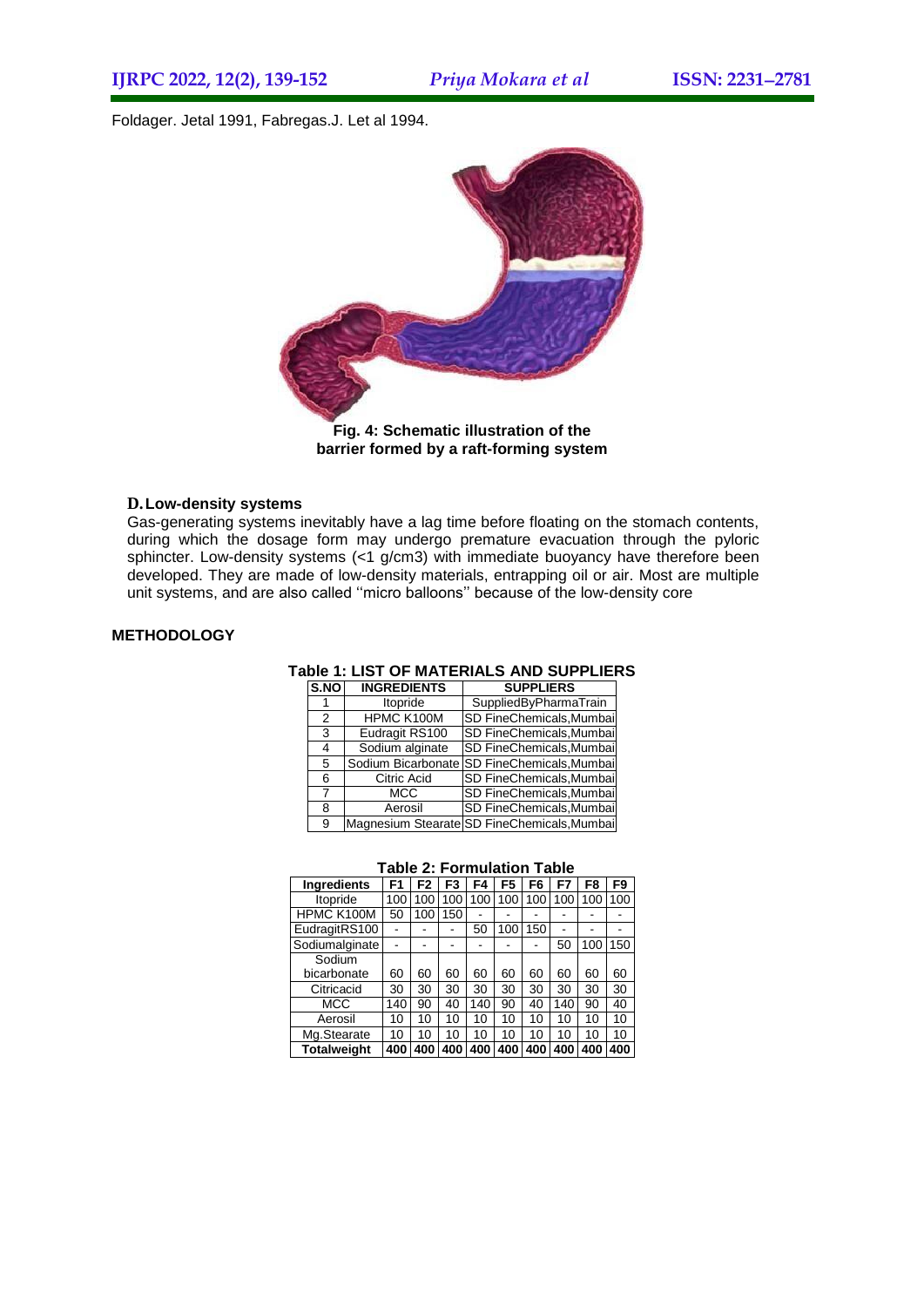| S.NO          | <b>Name of The Equipment</b> | <b>Model</b>            |  |  |
|---------------|------------------------------|-------------------------|--|--|
|               | Electronic weighing balance  | Scale-tec               |  |  |
|               |                              | Roche Friabilator       |  |  |
| $\mathcal{P}$ | Friabilator                  | Electrolab,             |  |  |
|               |                              | Mumbai                  |  |  |
| 3             | Laboratory oven              | D <sub>tc</sub> -00r    |  |  |
| 4             | Compression machine          | Cmd (Cadmach)           |  |  |
| 5             | Tablet hardness tester       | Pfizer Hardness Tester, |  |  |
|               |                              | Mumbai                  |  |  |
| 6             | <b>IIV</b>                   | LabindiaUv3000+         |  |  |
|               | Dissolution apparatus        | ElectrolabTDT-08L       |  |  |
| 8             | Vernier calipers             | $Cd-6"Cs$               |  |  |

#### **Table 3: List of Equipment's**

#### **RESULTS AND DICUSSION**

#### **1. Construction of Standard calibration curve of Itopride in 0.1N HCL**:

The absorbance of the solution was measured at 257nm, using UV spectrometer with 0.1N HCl as blank. The values are shown in table. A graph of absorbance Vs Concentration was plotted which indicated in compliance to Beer's law in the concentration range 2 to 10µg/ml

# **Table 4: Standard Calibration Graph values of Itopride in 0.1NHcl**

| <b>Concentration</b><br>$(\mu q / mL)$ | Absorbance |
|----------------------------------------|------------|
|                                        |            |
| 2                                      | 0.136      |
|                                        | 0.248      |
| 6                                      | 0.355      |
| 8                                      | 0.462      |
| 10                                     | 0.581      |

Standard plot of Itopride plotted by taking absorbance on Y–axis and concentration (µg/ml) on X–axis, the plot is shown figure



**Fig. 5: Standard calibration curve of Itopride in 0.1 NHcl**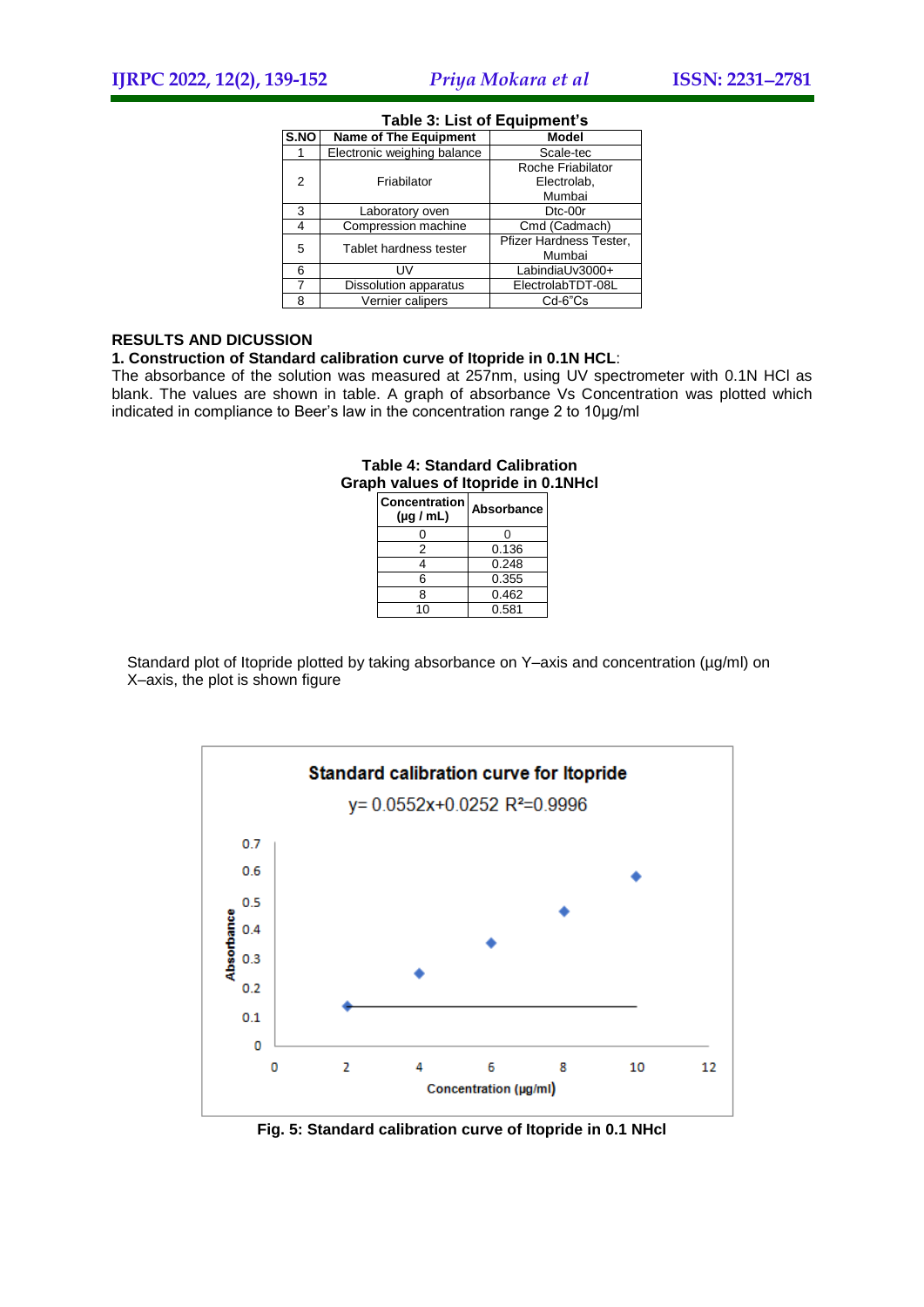#### **Inference**

The standard calibration curve of Itopride in 0.1NHCl showed good correlation with regression value of 0.999.

#### **I. Evaluation of Tablets**

Pre compression studies of Itopride Floating tablets

| Table 5: Pre compression studies |                                                 |         |       |       |          |  |  |  |  |  |
|----------------------------------|-------------------------------------------------|---------|-------|-------|----------|--|--|--|--|--|
| of Itopride Floating tablets     |                                                 |         |       |       |          |  |  |  |  |  |
| <b>Formulation</b>               | Tapped Cars Hausners<br>Angle of<br><b>Bulk</b> |         |       |       |          |  |  |  |  |  |
| Code                             | density                                         | density | index | ratio | repose() |  |  |  |  |  |
| F <sub>1</sub>                   | 0.515                                           | 0.522   | 13.15 | 1.10  | 22.17    |  |  |  |  |  |
| F2                               | 0.471                                           | 0.476   | 16.23 | 1.21  | 31.11    |  |  |  |  |  |
| F3                               | 0.505                                           | 0.527   | 14.26 | 1.15  | 25.71    |  |  |  |  |  |
| F4                               | 0.522                                           | 0.519   | 12.36 | 1.09  | 23.31    |  |  |  |  |  |
| F <sub>5</sub>                   | 0.496                                           | 0.499   | 17.42 | 1.12  | 28.27    |  |  |  |  |  |
| F6                               | 0.481                                           | 0.511   | 18.09 | 1.07  | 24.67    |  |  |  |  |  |
| F7                               | 0.500                                           | 0.581   | 13.12 | 1.16  | 22.32    |  |  |  |  |  |
| F8                               | 0.441                                           | 0.510   | 13.27 | 1.25  | 27.37    |  |  |  |  |  |
| F9                               | 0.401                                           | 0.462   | 13.10 | 1.5   | 23.17    |  |  |  |  |  |

- The Itopride floating tablets were evaluated for their flow properties; the results for the blends of compression tablets were shown in Table.
- The bulk density and the tapped density for all formulations were found to be almost similar.
- The Carr's index and Hausner's ratio were found to be in the range of ≤18 and 1.07 to 1.5 respectively, indicating good flow and compressibility of the blends.
- The angle of repose for all the formulations was found to be in the range of 22.17- 31.11˚ which indicating passable flow (i.e. incorporation of glidant will enhance its flow).

| Time  | %Drug released |     |     |     |                |                |     |     |    |
|-------|----------------|-----|-----|-----|----------------|----------------|-----|-----|----|
| (hrs) | F1             | F2  | F3  | F4  | F <sub>5</sub> | F <sub>6</sub> | F7  | F8  | F9 |
| 0     | 0              | 0   | 0   | 0   | 0              | 0              | 0   | 0   | 0  |
|       | 45             | 37  | 35  | 19  | 16             | 13             | 40  | 30  | 15 |
| 2     | 57             | 47  | 47  | 25  | 22             | 21             | 52  | 43  | 24 |
| 4     | 80             | 69  | 55  | 46  | 43             | 35             | 75  | 65  | 42 |
| 6     | 99             | 80  | 75  | 67  | 55             | 48             | 88  | 79  | 63 |
| 8     | 100            | 100 | 91  | 77  | 63             | 54             | 96  | 91  | 79 |
| 10    | 100            | 100 | 98  | 89  | 77             | 67             | 100 | 98  | 86 |
| 12    | 100            | 100 | 100 | 100 | 83             | 74             | 100 | 100 | 95 |

# **Table 6: In-vitro Dissolution results for formulation trails**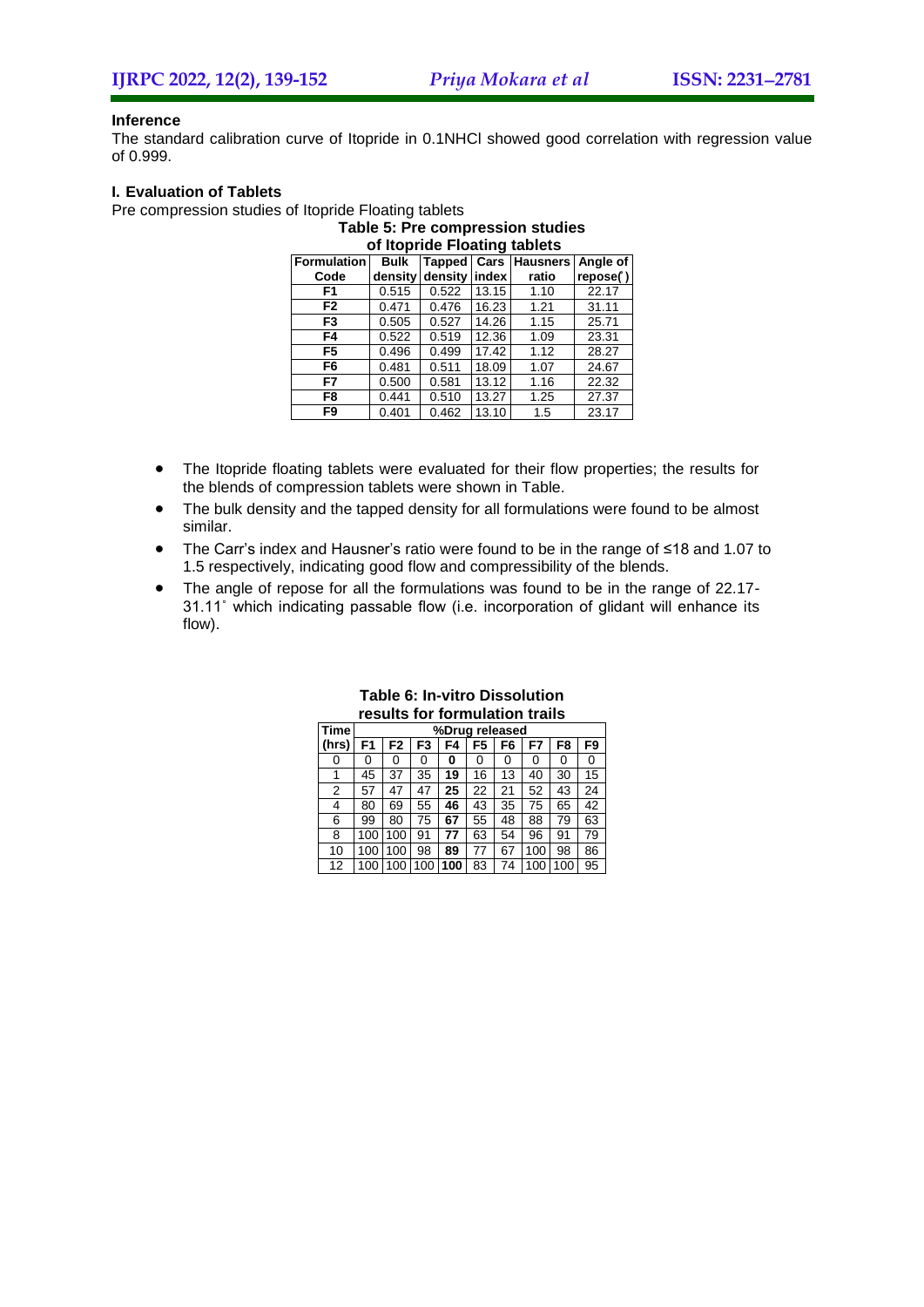

**Fig. 6: Comparative dissolution profile for F1, F2 and F3 formulations**



**Fig. 7: Comparative dissolution profile for F4, F5 and F6 formulations**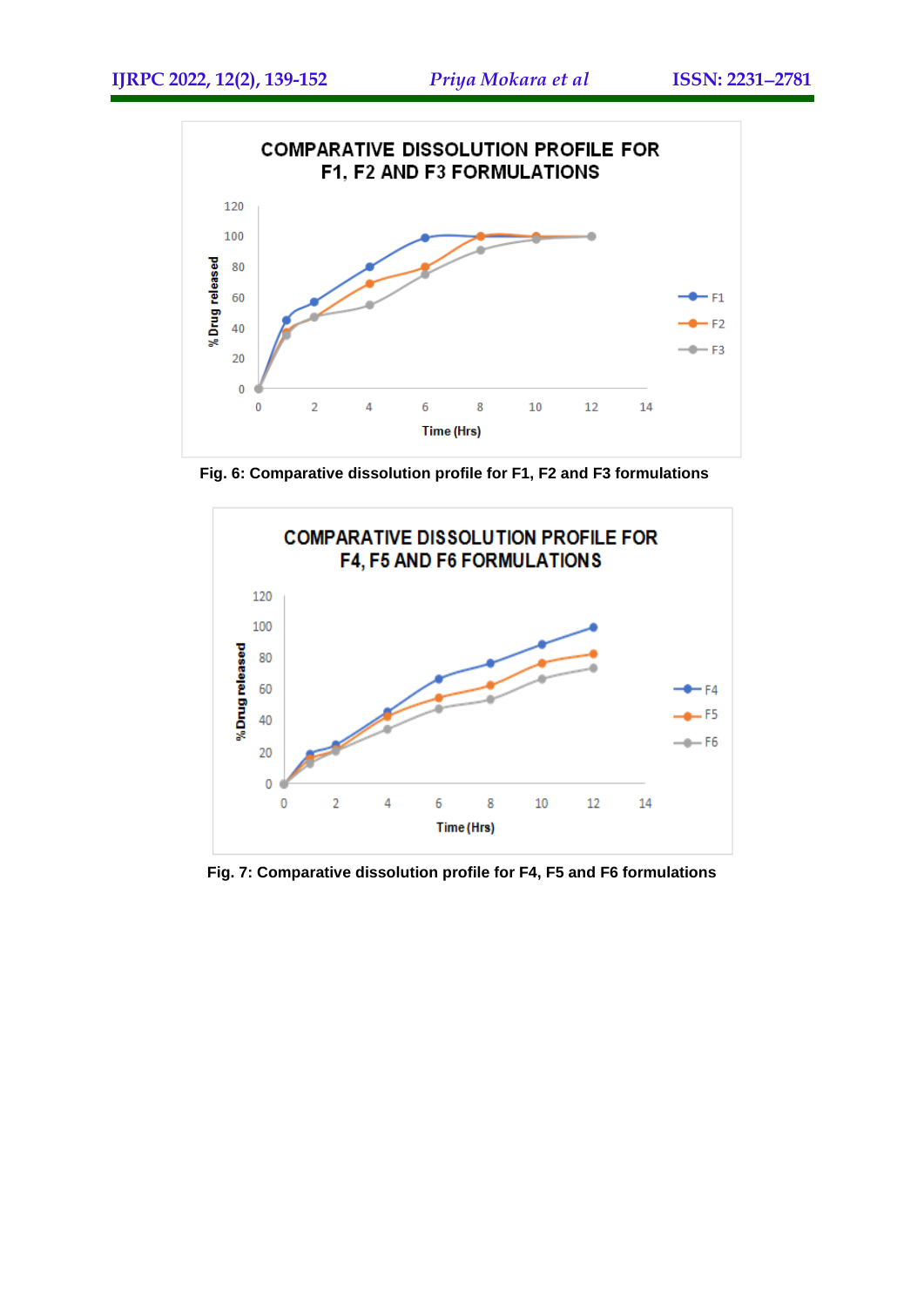

**Fig. 8: Comparative dissolution profile for F7, F8 and F9 formulations**



**Fig. 9: Zero order plot for best formulation F4**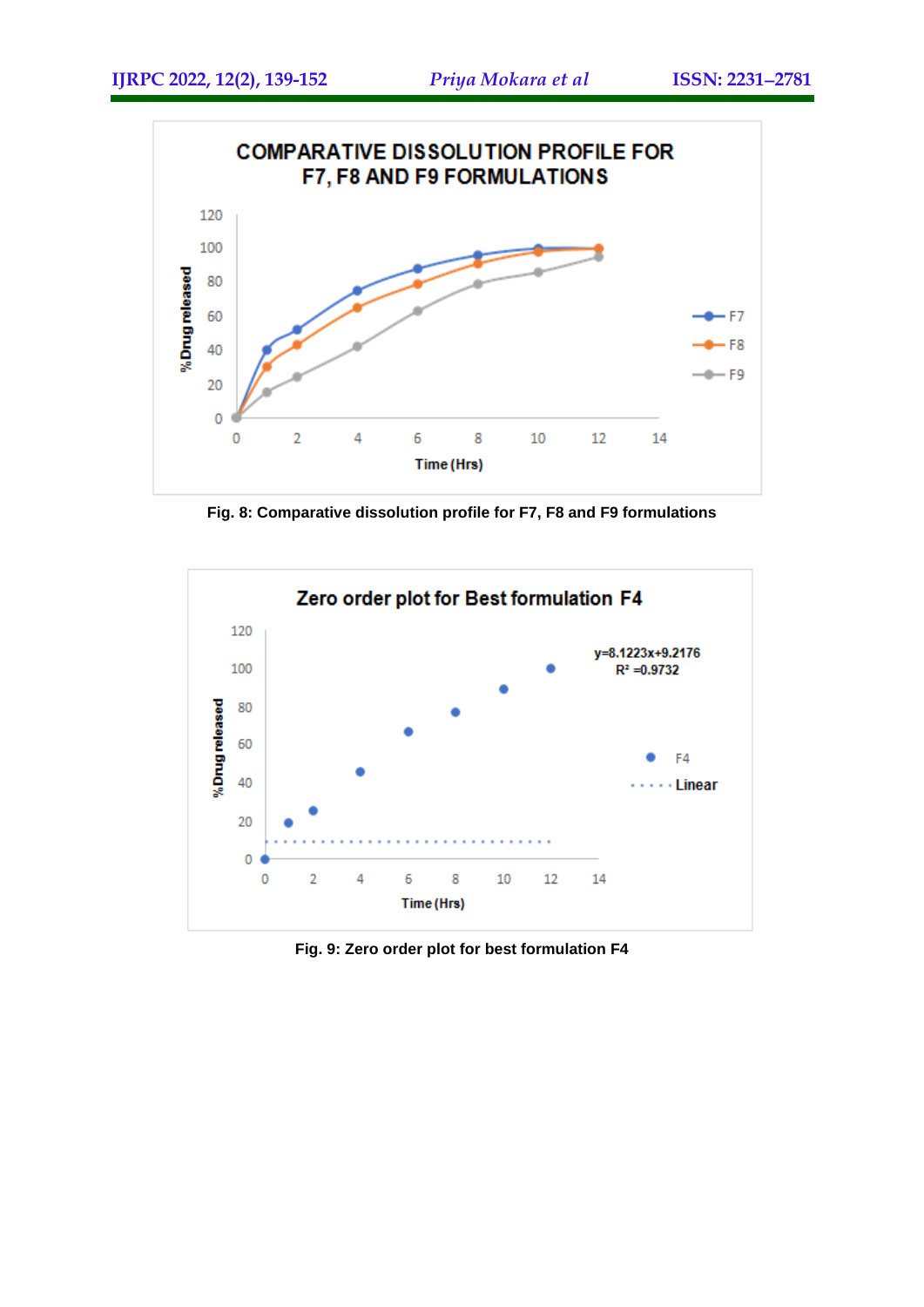

**Fig. 10: First order plot for best formulation F4**



**Fig. 11: Higuchi plot for best formulation F4**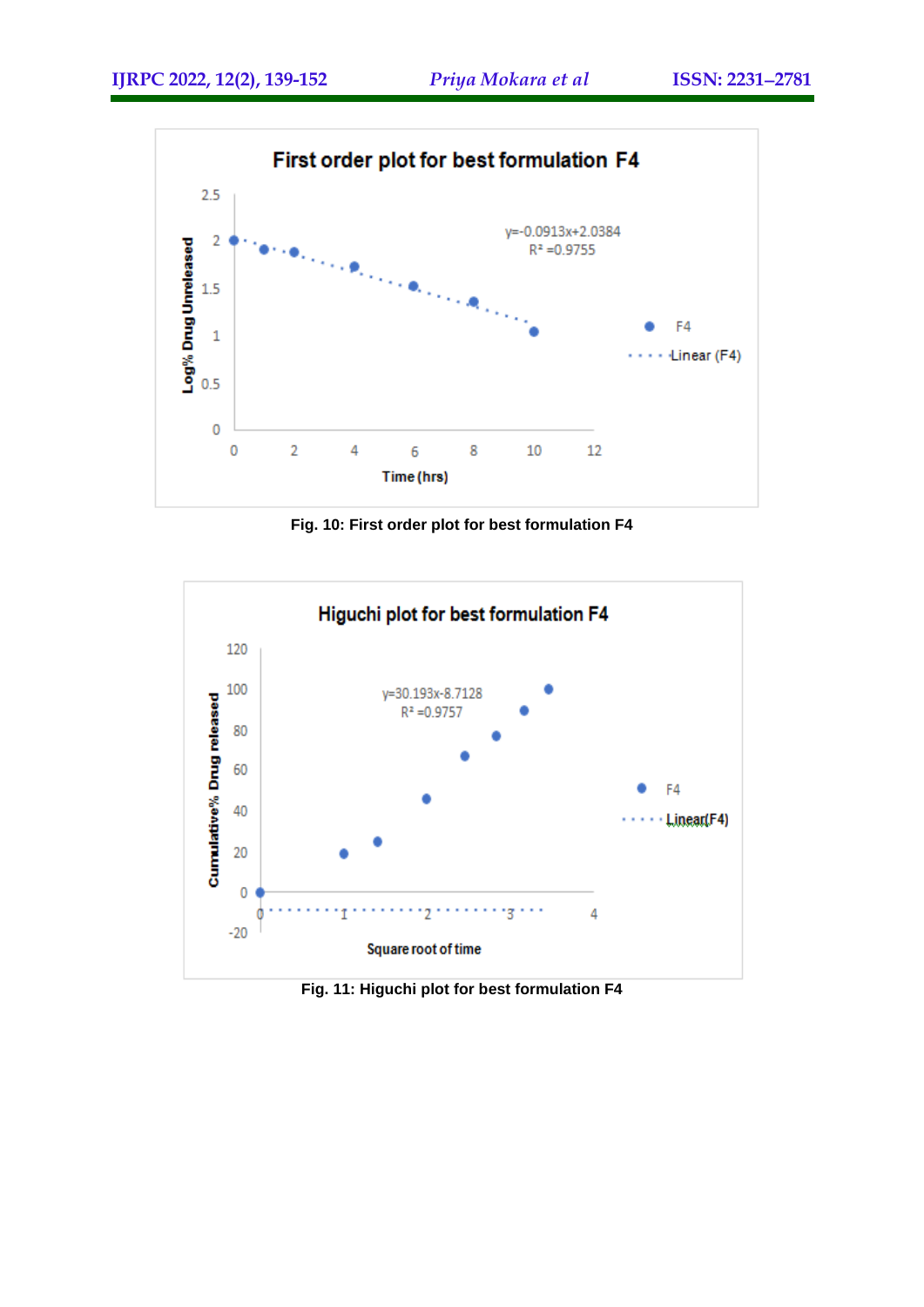

**Fig. 12: Peppas plot for best formulation F4**

| Table 7: R-value and N result table |                                                |                                               |       |       |       |  |  |  |  |  |
|-------------------------------------|------------------------------------------------|-----------------------------------------------|-------|-------|-------|--|--|--|--|--|
| <b>Formulation</b>                  | r <sup>2</sup> values (Regression coefficient) |                                               |       |       |       |  |  |  |  |  |
| Code                                |                                                | Zero order First order Higuchi Peppas n value |       |       |       |  |  |  |  |  |
| F4                                  | 0.973                                          | 0.975                                         | 0.975 | 0.987 | 0.706 |  |  |  |  |  |

#### **Table 7: R<sup>2</sup>value and N result table**

#### **Inference**

- 1. Among the different control release polymers Eudragit RS100 was showing highest drug release retarding capacity.
- 2. Formulation F4 was showing the satisfactory results.
- 3. F4 formulation diffusion exponent n value is in between 0.45 to 0.89 so both formulations was following non fickian anmolous diffusion model.
- 4. Higuchi plots for F4 formulations are having good correlation values so the drug is releasing diffusion mechanism.

# **CONCLUSION**

From the experimental data, it can be concluded that

- Floating Tablets of Itopride are formulated to increase gastric residence time and there by improve its therapeutic efficacy.
- Eudragit RS 100 was respectively showed better Sustained drug release of Itopride.
- When drug: polymer concentration increases the release rate decreases this is because of reason when the concentration of polymer increases the diffusion pathlength increases
- Formulated tablets showed satisfactory results for various Post compression evaluation parameters like: tablet thickness, hardness, weight variation, floating lag time, total floating time, content uniformity and *in vitro* drug release.
- Formulation F4 gave better-controlled drug release and floating properties in comparison to the other formulations.
- The release pattern of the F4 formulations was best fitted to Korsmeyer-Peppas model, Higuchi and first-order model.
- The most probable mechanism for the drug release pattern from the formulation was non-Fickian diffusion or anomalous diffusion.